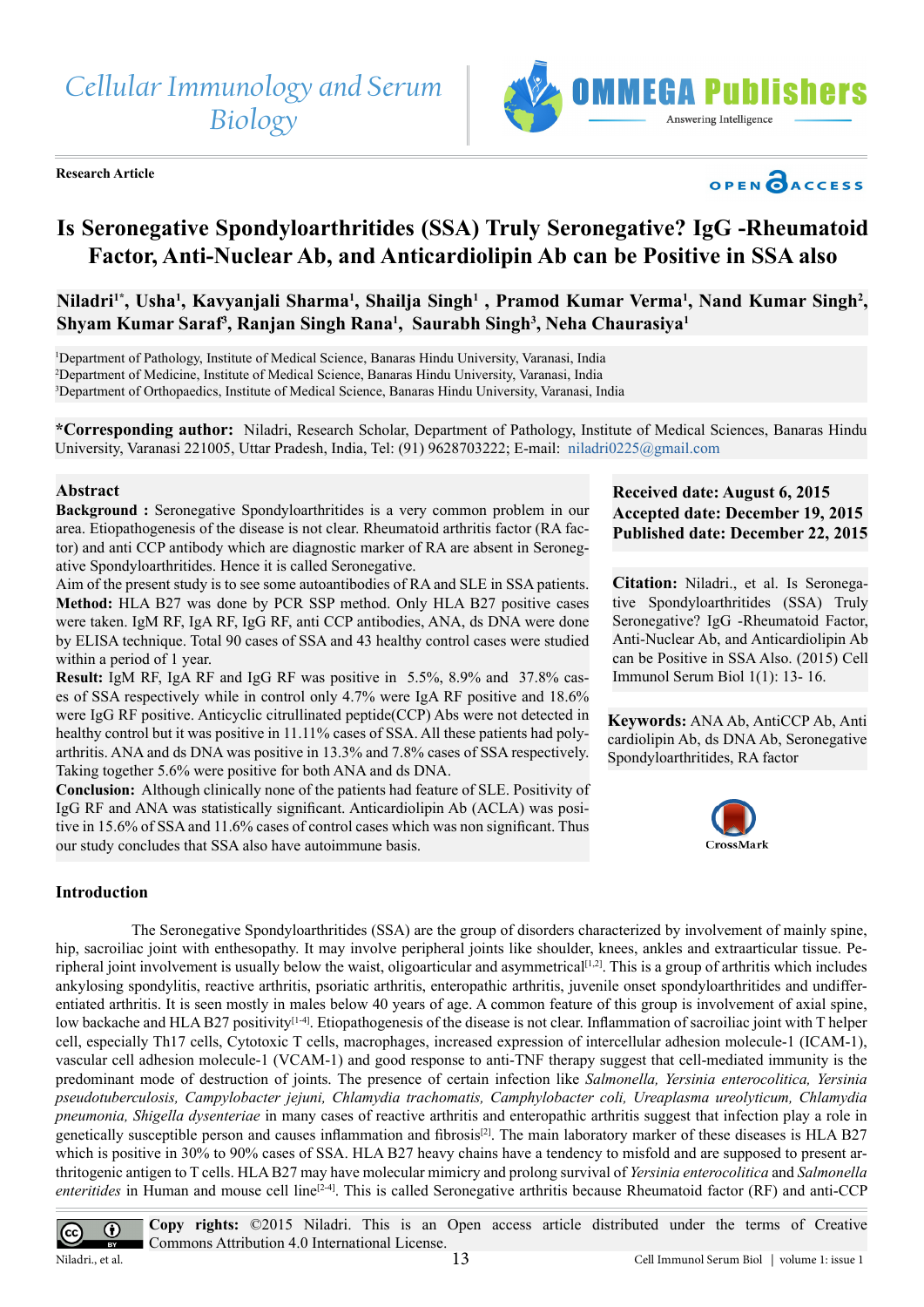Ab, a diagnostic marker of rheumatoid arthritis and antinuclear antibody (ANA), marker of collagen disorder are absent unless caused by a coexistent disease<sup>[2]</sup>.

In the present study, we have done RF (IgG, IgA, IgM), anti-CCP2 Ab, ANA, ds-DNA and anticardiolipin Ab in SSA patient to see whether these markers are truly negative.

# **Materials and Methods**

A total of 90 cases of SSA and 43 healthy controls were recruited from the Rheumatology Clinic of Department of Medicine and Orthopaedics, Sir Sunderlal Hospital of Banaras Hindu University, India, during a period of one year from July 2011 to June 2012. In all these cases, detailed clinical and radiological findings were noted. Informed consent was taken from all the patients and the work was approved by the Institute ethical committee of this University. Diagnosis of SSA was done by criteria laid down by European Spondyloarthropathy study group (ESSG)<sup>[5]</sup>. In all cases, clinical details were noted. HLA B27 was done by PCR-SSP method. The primers designed to amplify codons 91-136 of B-27 specific exon 3 of B gene were E91S (5'-GGG TCT CAC ACC CTC CAG AAT-3') and 136AS (5'-CGG CGG TCC AGG AGC T-3'), which produces a 135 bp PCR product from genomic DNA. As an internal control for exon 3 amplification β-globin primers PCO4 (5'CAA CTT CAT CCA CGT TCA CC-3') and GH20 (5'-GAA GAG CCA AGG ACA GGT AC-3'), which produces a 268-bp PCR product. The thermal cycler program for PCR was as follows: denaturation at 94°C for 2 min, followed by 30 cycles of denaturation at 94°C for 10s, annealing at 61°C for 50s, and extension at 72°C for 30s. It takes roughly 1hour to complete the PCR program.

Amplified PCR products were directly loaded on 2% Agarose gel with 0.5 mg/ml of ethidium bromide and electrophoresed in 1X TBE buffer for 30 min at 100 V. Rheumatoid factor IgG, IgA, IgM was done by ELISA Kit of DSI, Italy, Gen-

**Table 1:** Rheumatoid Factor positivity in SSA and Healthy control

esis diagnostics supplied by Thermoscientific UK. The value of IgG RF above 85 IU/ml, IgM RF above 20 IU/ml, IgA RF above 30 IU/ml was taken as positive. Anti-nuclear antibody (ANA), anti-double stranded DNA antibody (anti-ds-DNA Ab), anti-cardiolipin antibody (ACLA Ab) was done by the kit of Varelisa supplied by EIA. ANA above 1.4 ratio, ds-DNA Ab above 55 IU/ ml and ACLA above 10 IU/ml was taken as a positive. Anti CCP 2 Ab was done by ELISA kit supplied by IMMCO diagnostic supplied by M/S Transcourier Co. Anti CCP 2 above 25U/ml was taken as positive.

## **Results**

IgM RF was positive in only 5.5 % cases of SSA whereas it was not detected in healthy control between 15-40 years. IgA RF was detected in 8.9 % cases of SSA and 4.7% cases of control while IgG RF was detected in 37.8% cases of SSA while in control it was elevated in only 18.6% cases. The rise of IgM RF and IgA RF in SSA was not significant while the rising of IgG RF in SSA was significant as compared to control (Table 1). Anti CCP2 Ab was positive in 10 cases which were statistically significant as compared to controls (p-value  $= 0.023$ ). Out of these 10 cases 2 were males and 8 were females. Peripheral joints were also involved in these cases, and all patients clinically had polyarthritis involving both small joints of hands, feet, larger joint and sacroiliac joint. In 8 cases, more than four joints were involved in addition to bilateral sacroiliitis (Table 2). ANA was positive in 13.3% cases and ds-DNA was positive in 7.8% cases and in 5.6% cases both ANA and ds-DNA Ab were positive (Table 3). Although clinically none of the patient had features of SLE, Scleroderma or any other Connective tissue disease but peripheral joints were involved. Anti-Cardiolipin Ab IgG was positive in only 15.6% cases which were not significant (p-value  $= 0.545$ ) (Table 4).

|                               | IgM RF Positive cases |         | IgA RF Positive cases |         | IgG RF Positive cases |         |
|-------------------------------|-----------------------|---------|-----------------------|---------|-----------------------|---------|
| Groups (No.Of cases)          | Number of patients    | Percent | Number of patients    | Percent | Number of patients    | Percent |
| Group $A - SSA(90)$           |                       | 5.5     |                       | 8.9     | 34                    | 37.8    |
| Group B- Control $(43)$       |                       |         |                       | 4.7     |                       | 18.6    |
| Chi Square Group A vs Group B | 2.487                 |         | 0.751                 |         | 4.951                 |         |
| P value Group A vs Group B    | $0.115$ (NS)          |         | $0.386$ (NS)          |         | 0.026(S)              |         |

Note: Group A-SSA (90 cases), Group B-Healthy individuals (43 cases) ; NS: Not Significant; S: Significant

| Table 2: Anti-CCP Ab positivity in SSA and Healthy control |  |  |
|------------------------------------------------------------|--|--|
|------------------------------------------------------------|--|--|

|                               | Anti CCP2 Ab Positive cases |         | Anti CCP2 Ab Negative cases |         |  |
|-------------------------------|-----------------------------|---------|-----------------------------|---------|--|
| Groups (No.Of cases)          | Number of patients          | Percent | Number of patients          | Percent |  |
| Group $A - SSA(90)$           |                             | 11.1    | 80                          | 88.9    |  |
| Group $B$ - Control $(43)$    |                             |         | 43                          | 100     |  |
| Chi Square Group A vs Group B | 5.166                       |         |                             |         |  |
| P value Group A vs Group B    | 0.023(S)                    |         |                             |         |  |

Note: Group A-SSA (90 cases), Group B-Healthy individuals (43 cases); NS: Not Significant; S: Significant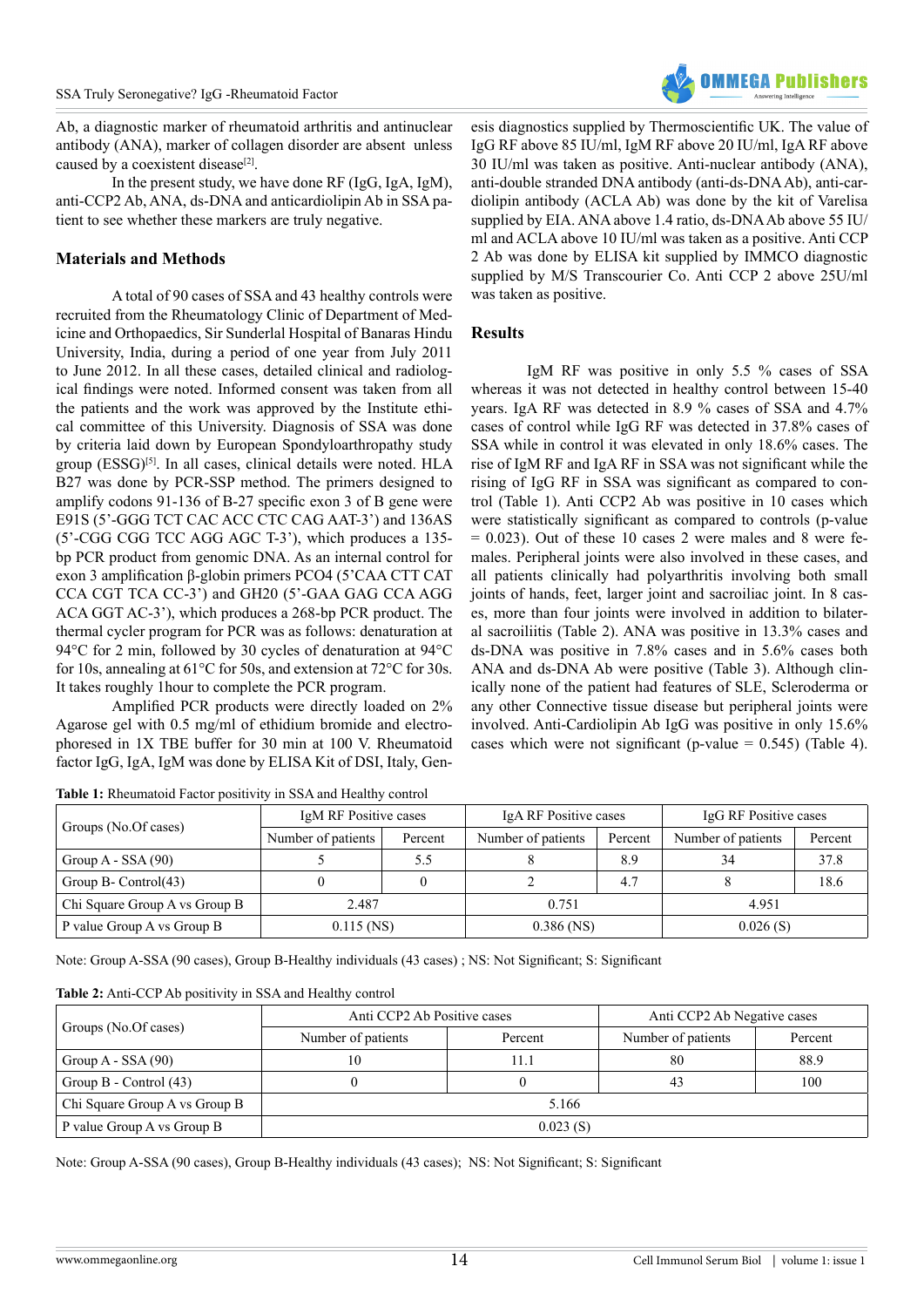

#### **Table 3:** ANA and ds DNA positivity in SSA and Healthy control

| Groups                        | <b>ANA Positive cases</b> |         | ds DNA Positive cases |         | Both ANA and ds DNA Positive cases |         |
|-------------------------------|---------------------------|---------|-----------------------|---------|------------------------------------|---------|
| (No.Of cases)                 | Number of patients        | Percent | Number of patients    | Percent | Number of patients                 | Percent |
| Group A- $SSA(90)$            |                           | 13.3    |                       | 7.8     |                                    | 5.6     |
| Group B- Control $(43)$       |                           |         |                       |         |                                    |         |
| Chi Square Group A vs Group B | 6.302                     |         | 3.53                  |         | 2.482                              |         |
| P value Group A vs Group B    | 0.012(S)                  |         | $0.06$ (NS)           |         | $0.115$ (NS)                       |         |

Note: Group A-SSA (90 cases), Group B-Healthy individuals (43 cases); NS: Not Significant; S: Significant

**Table 4:** Anti-cardiolipin Ab positivity in SSA and Healthy control

|                               | Anti cardiolipin Ab Positive cases |         | Anti cardiolipin Ab Negative cases |         |  |
|-------------------------------|------------------------------------|---------|------------------------------------|---------|--|
| Groups (No.Of cases)          | Number of patients                 | Percent | Number of patients                 | Percent |  |
| Group A- $SSA(90)$            | $\overline{4}$                     | 15.6    | 76                                 | 84.4    |  |
| Group B- Control (43)         |                                    | 11.6    | 38                                 | 88.4    |  |
| Chi Square Group A vs Group B | 0.367                              |         |                                    |         |  |
| P value Group A vs Group B    | $0.545$ (NS)                       |         |                                    |         |  |

Note: Group A-SSA (90 cases), Group B-Healthy individuals (43 cases); NS: Not Significant; S: Significant

#### **Discussion**

Etiopathogenesis of sacroiliitis is not known. It is supposed to be more inflammatory in nature, although it is immune mediated. Autoimmunity as a cause of SSA has not been given importance because no distinct antibody is detected in these cases. IgM RF is an old marker for diagnosis of RA where it is positive in 50 to 80 % cases. In the present study IgM RF was detected in only 5.5% cases of SSA which is a more or less described in healthy population in several studies<sup>[\[6-10\]](#page-2-3)</sup>. IgG RF was detected in 37.8 % cases of SSA which was significantly higher than control (p value =  $0.026$ ). Diagnostic value of IgG RF for RA is not clear. One study of 16 cases of nonspecific arthritis including tubercular arthritis, sacroiliitis, streptococcal arthritis and undifferentiated arthritis involving one of two joints showed that IgG RF was positive in  $62.5\%$  cases<sup>[11]</sup>. A recent marker called as anti-cyclic citrullinated peptide antibody (anti-CCP 2 Ab) is more sensitive and specific marker for diagnosis of  $RA^{[12-14]}$ .

In our study, anti-CCP 2 Ab was positive in 12.9% cases and all these cases had involvement of more than 4 peripheral joints including bilateral sacroiliitis. There is variable report of anti-CCP2 Ab in SSA. Ates et al.<sup>[\[15\]](#page-3-2)</sup>, did not find any cases of SSA positive for anti-CCP 2 Ab but studies conducted in India found that anti-CCP 2 Ab can be positive in some cases of SSA, Streptococcal infection, Tuberculosis, SLE and after trauma. Probably in these cases RA and SSA coexists. ANA and ds-DNA Ab are markers for SLE and other connective tissue dis-eases<sup>[\[11\]](#page-3-0)</sup>. In the present study ANA was positive in 13.3 % cases and ds-DNA was positive in 7.8% cases. Out of these 5.6% were positive for both ANA and ds-DNA Ab. This may be due to the coexistence of SLE with SSA. Olivieri et al. [\[16\]](#page-3-3), reported a case of ankylosing spondylitis who developed the clinical feature of SLE after four years. In this patient both ANA and HLA B27 were positive. A study from India also reported a case that had full brown SLE with ankylosing spondylitis<sup>[10]</sup>.

In the present study, we found non-significantly elevated ACLA in SSA patients, who did not have evidence of abortions or thrombosis. More or less similar to our study, some

workers in Spain also found that 5% of healthy control and 29% patients of ankylosing spondylitis had positive IgG ACLA but without manifestation of Thrombosis<sup>[\[17\]](#page-3-5)</sup>. Mateo et al.<sup>[\[18\]](#page-3-6)</sup>, reported two cases of ankylosing spondylitis who were ACLA positive. The first case had an infarct in PONS while second case had deep vein thrombosis. Thus, our present study concludes that many cases of SSA are autoimmune in nature. Our study also shows that only IgM RF is specific for diagnosis of RA while IgG RF is an autoimmune marker which can be positive in many diseases. Probably infection of low grade initiated autoimmunity in SSA.

#### **Acknowledgement**

We are thankful to ICMR, New Delhi for financial support and Miss Rajosri Das, Mr.Vikesh Chourasia and Mr. Ram Ujagir for technical support.

**Conflict of Interest:** The authors declare that they have no conflict of interest.

## **References**

<span id="page-2-0"></span>[1. Handa R. Approach to Seronegative arthritis. \(2003\) JIACM 4\(3\):](http://medind.nic.in/jac/t03/i3/jact03i3p190.pdfhttp://) [190-192.](http://medind.nic.in/jac/t03/i3/jact03i3p190.pdfhttp://)

<span id="page-2-1"></span>2. Taurag JD. The Spondyloarthritides. In Harrison's principles of Internal Medicine.Longo

DL, Fancy As, Kasper Dl, Houser SL, Jamson JL, Loscalzo J(editors). Mc Graw Hill Companies 18th edition, vol II; 2012; 2774-2785.

[3. Azouz, E.M., Duffy, C.M. Juvenile spondyloarthropathies: clinical](http://www.ncbi.nlm.nih.gov/pubmed/7481895) [manifestations and medical imaging. \(1995\) Skeletal Radiol 24\(6\): 399-](http://www.ncbi.nlm.nih.gov/pubmed/7481895) [408.](http://www.ncbi.nlm.nih.gov/pubmed/7481895)

[4. Sonkar, G.K., Usha, Singh, S. Is HLA-B27 a useful test in the diagno](http://www.ncbi.nlm.nih.gov/pubmed/18946613)[sis of juvenile spondyloarthropathies? \(2008\) Singapore Med J 49\(10\):](http://www.ncbi.nlm.nih.gov/pubmed/18946613) [795-799.](http://www.ncbi.nlm.nih.gov/pubmed/18946613)

<span id="page-2-2"></span>[5. Dougados, M., van der Linden, S., Juhlin, R., et al. The European](http://www.ncbi.nlm.nih.gov/pubmed/1930310http://) [Spondyloarthropathy Study Group preliminary criteria for the classi](http://www.ncbi.nlm.nih.gov/pubmed/1930310http://)[fication of spondyloarthropathy. \(1991\) Arthritis Rheum 34\(10\): 1218-](http://www.ncbi.nlm.nih.gov/pubmed/1930310http://) [1227.](http://www.ncbi.nlm.nih.gov/pubmed/1930310http://)

<span id="page-2-3"></span>[6. Goldbach-Mansky, R., Lee, J., McCoy, A., et al. Rheumatoid arthri](http://www.ncbi.nlm.nih.gov/pmc/articles/PMC17811/)[tis associated autoantibodies in patients with synovitis of recent onset.](http://www.ncbi.nlm.nih.gov/pmc/articles/PMC17811/)